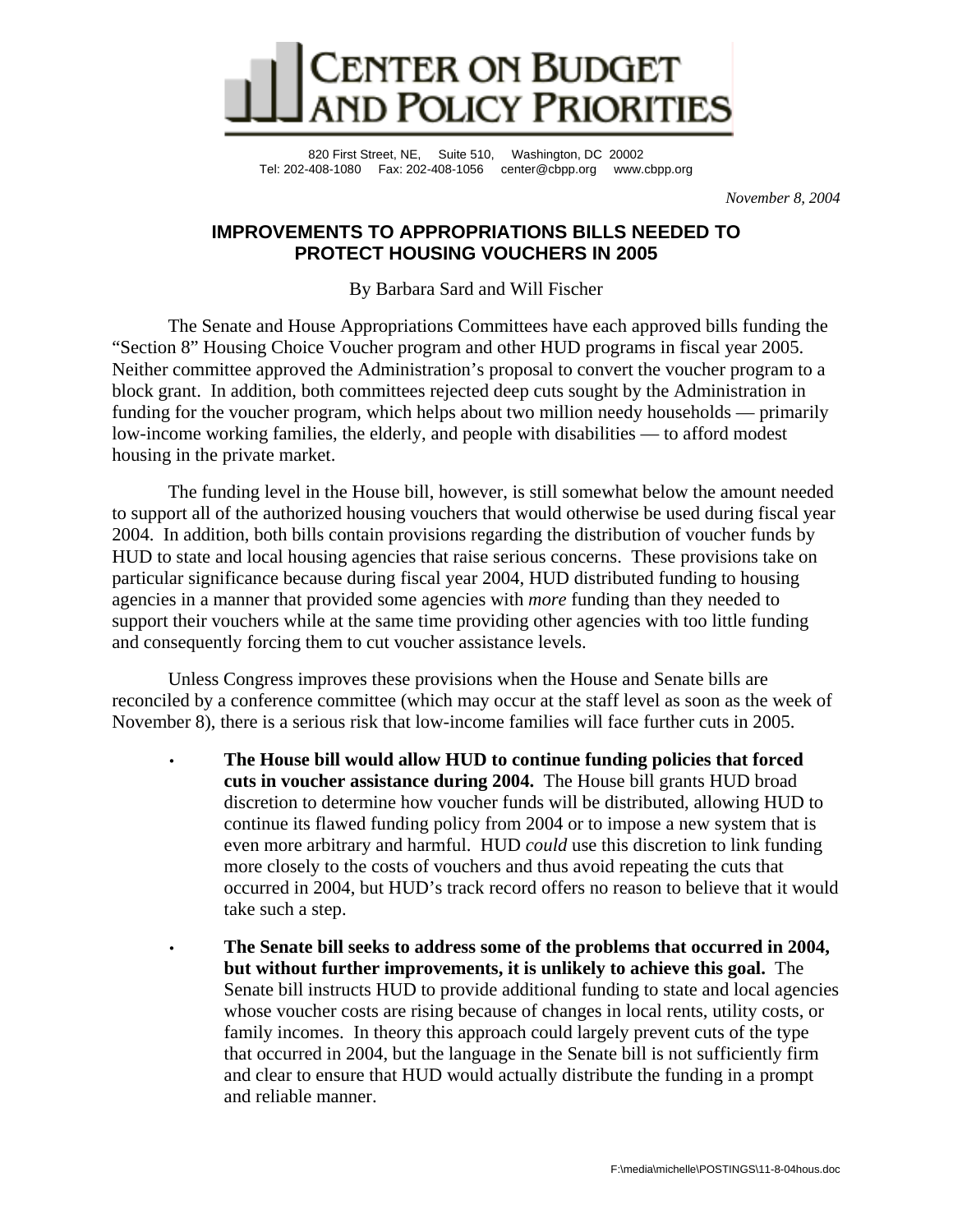The House and Senate bills also differ in other important respects. Most significantly, the House bill lowers funding for administration of the voucher program below the fiscal year 2004 level and sharply reduces the balances in contingency funds (referred to as "program reserves") that are needed to enable agencies to manage their programs effectively. The Senate bill contains neither of these reductions.

## **House and Senate Bills Reject Administration's Plan to Cut Voucher Funding Deeply and Take No Action on Block Grant Proposal**

The Administration's fiscal year 2005 budget proposed that Congress reduce voucher funding far below the level needed to support all vouchers in use, a step that would have resulted in sharp cuts in housing assistance to low-income families. In addition, the Administration sought to convert the voucher program to a block grant. The proposed block grant would have eliminated many important protections for low-income families and raised the odds that funding would be cut further in future years. Neither the large funding cuts nor the block grant proposal are included in either the House or Senate versions of the 2005 appropriations bill. This makes it nearly certain that the Administration's proposals will not be enacted this year.

 The Senate bill appropriates \$14.1 billion to cover the renewal of existing housing vouchers, while the House bill provides \$13.5 billion. Both of these funding levels are well above the \$12.0 billion the Administration requested. The funding level in the House bill, however, is unlikely to be adequate to cover the costs of all of the authorized vouchers that would otherwise be used in 2005. As a result, this funding level would cause housing vouchers that Congress has authorized to be left unused rather than being issued to needy families. The Senate bill, by contrast, does appear to provide adequate funding.<sup>1</sup>

### **Provisions for Distributing Funds to State and Local Housing Agencies Risk Repeat of 2004 Cuts**

1

 While it is crucial that Congress provide an adequate funding level for the voucher program as a whole, doing so does not ensure that individual state and local housing agencies will receive enough funding to support the vouchers they are authorized to administer. In 2004, Congress provided what appears to be a sufficient funding level to pay for all vouchers in use

<sup>&</sup>lt;sup>1</sup> The figures of \$13.5 and \$14.1 billion include funds to renew vouchers and Section 8 moderate rehabilitation units, without administrative fees. We estimate that the funding level in the House bill would be adequate (leaving no funds for replenishment of reserves) to cover 94.7 percent of the number of authorized vouchers (including moderate rehabilation units) that the Congressional Budget Office estimates will require renewal in fiscal year 2005, if the average per-voucher cost equals CBO's estimate of \$6,673. This probably would be sufficient to cover the cost of vouchers that are currently in use, but, as discussed in the text on page 4, the number of vouchers currently in use reflects a sharp drop in utilization during 2004. It would be expected that if, in 2005, HUD returned to a policy of funding vouchers based on their actual cost, housing agencies would rapidly be able to put back in use many of the vouchers that fell out of use in 2004. The funding level in the House bill appears to fall short of the amount needed to support this natural return to the pre-2004 utilization level. At the per-voucher cost estimated by CBO, the funding level in the Senate bill would fund 97 percent of vouchers — which is likely to cover the vouchers that agencies would be able to use in 2005 — while leaving enough funds to enable HUD to replenish agencies' program reserves to about one-fourth of their normal level.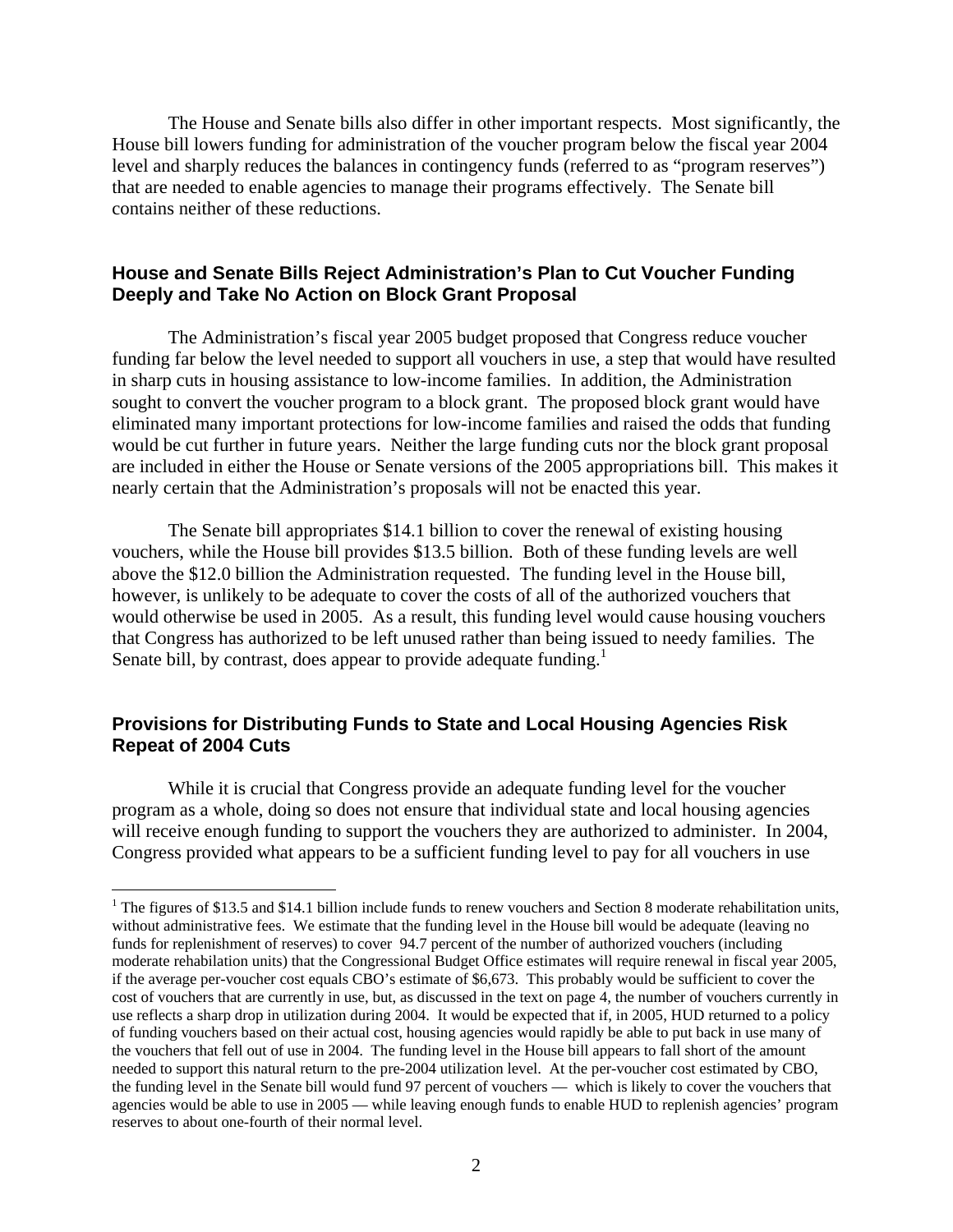around the country, but HUD altered its method for distributing the funds to state and local agencies in a way that caused many agencies to receive too much or too little voucher funding.

 Before 2004, HUD generally provided each agency with enough funding to support all of the agency's vouchers that were in use at their actual cost. Under HUD's 2004 funding policy, which was announced in April but made retroactive to January, HUD instead provided agencies with enough funds for all vouchers in use *at their actual cost in May-July 2003 plus a formula inflation adjustment*. HUD's formula ignored many of the factors that drive trends in voucher costs, and consequently provided some agencies with more funding than they needed to cover the actual costs of their vouchers and other agencies with less funding than they needed.

- HUD's inflation adjustments, called an Annual Adjustment Factor (AAF), covered only growth in rent and utility costs, not trends in family incomes. The size of a voucher subsidy, however, is determined by the difference between the rent of a modest apartment and about 30 percent of a family's income. If incomes in an area stagnate or drop, this can cause voucher costs to rise more rapidly than would be predicted looking at rent and utility inflation alone. Similarly, if incomes of voucher holders rose substantially, voucher costs could decline or grow more slowly than rent and utility inflation would predict.
- The AAF is a regional factor that often covers several states. Rent and utility costs in a particular local housing market may grow at a different rate than in the region as a whole.
- The AAF is only a projection of rent and utility inflation. Because housing and energy markets are sometimes quite volatile, actual trends in rent and utility costs may differ from HUD's projections.
- Voucher costs could be influenced by a number of other local factors that are not directly under the control of a housing agency and would not be reflected in HUD's formula. For example, if voucher holders succeed in moving from the poorest neighborhoods in a community to areas with better schools and more jobs but somewhat higher rents, the agency's costs will rise.

Housing agencies that received less funding per voucher under the new 2004 formula than their vouchers actually cost were unable to pay landlords for all of their vouchers. Some agencies had access to reserve funds that made up all or part of the shortfall, but many agencies had no choice but to institute cuts in assistance to low-income families. In August, HUD provided supplemental funds beyond the amount set by the new formula in response to appeals by some underfunded housing agencies. But many agencies facing shortfalls did not submit appeals — in part because HUD did not establish criteria for the appeals process in a clear and timely manner — and often agencies that did appeal for added funding did not receive the full amount they needed. Moreover, by the time HUD got around to awarding the additional funds, many agencies had already made cuts that could not easily be undone.

Examples of cuts housing agencies have been forced to impose in response to HUD's funding policy include: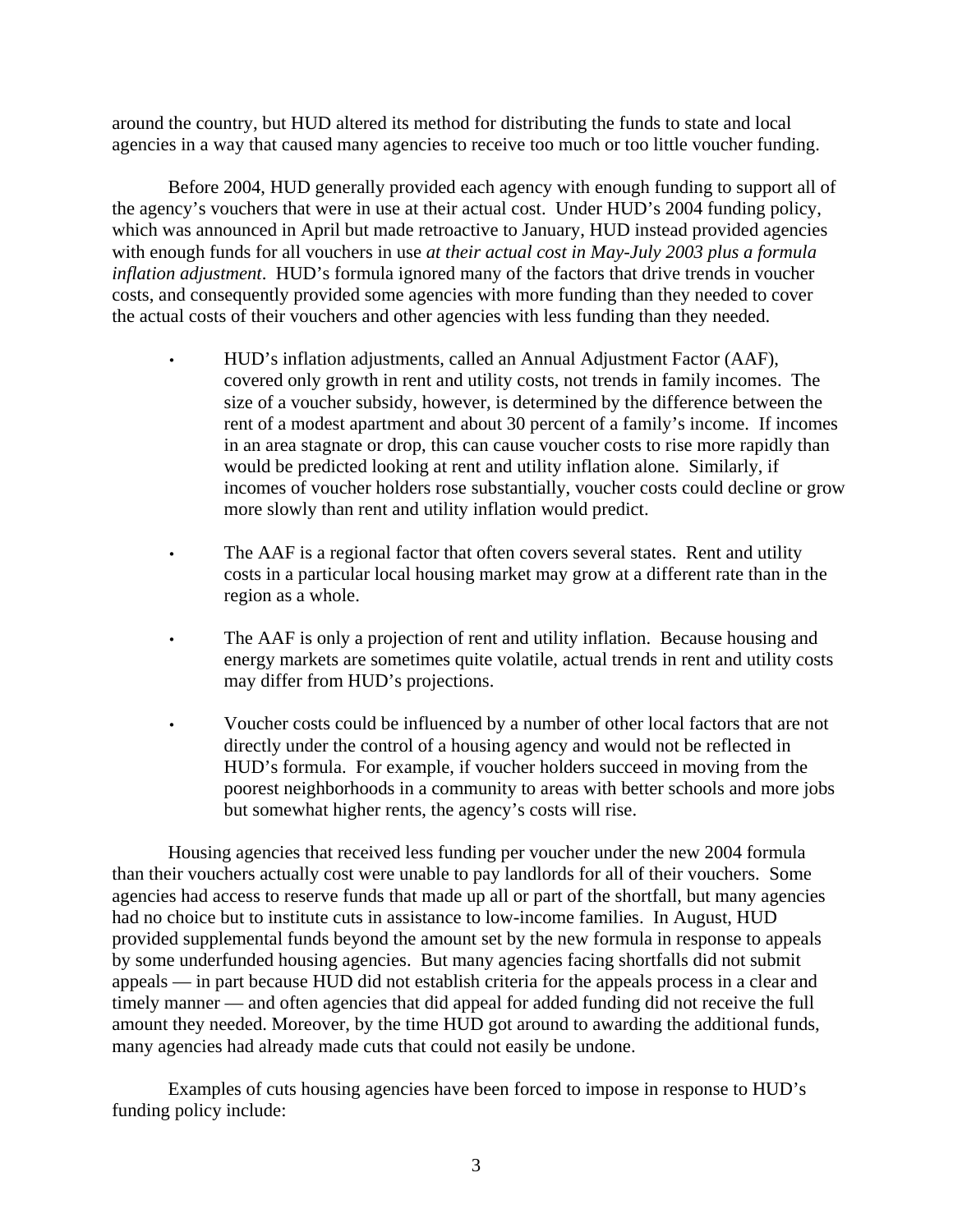- The housing agency in Asheboro, North Carolina, adopted a policy of shelving vouchers that become available when families leave the voucher program on their own. As a result, 140 of the housing agency's vouchers are currently sitting unused rather than being used to assist families from the agency's waiting list.
- The housing agency in San Diego lowered the maximum amount of rent a voucher can cover. The maximum rent for a two-bedroom apartment, for example, was cut by \$176. A reduction in the maximum voucher rent can make it more difficult for voucher holders to live in neighborhoods with more jobs, better schools, and less crime. If a family is unable to find an apartment it can rent at the new, lower maximum rent that the local agency has set, the family will be forced either to bear a larger share of the rent itself or to turn back its voucher. If the maximum amount of rent that a voucher will cover is set well below prevailing rents, some families may not be able to use their vouchers at all. (Families receiving voucher assistance that remain in their units currently are protected by federal regulations from the effects of reductions in the maximum rent for one to two years, but HUD has indicated that it plans to eliminate this protection.)
- The Kansas City, Missouri housing agency has adopted a policy of requiring a \$50 minimum rental payment from households with little or no income. Housing agencies are permitted to impose a minimum rent of up to \$50 per month, but before 2004 the majority of agencies chose not to use this option due to the hardship it can cause for destitute voucher-holders.

In each case, the agency listed here is only one of many that have been required to take similar actions due to funding shortfalls. Each of these cuts remained in place *after* HUD had completed the process of issuing additional funds in response to appeals.

While there is not sufficient information available to estimate the total impact of HUD's policy on needy families, the trend during 2004 in the number of authorized vouchers that were in use provides an indication of the scale of the effect. In September 2004, a HUD official stated that according to the most recent data available, 94 percent of authorized vouchers were in use. Since approximately 97 percent of vouchers were in use at the start of fiscal year 2004, it appears that this reflects a decline of three percent or about 60,000 in the number of low-income families assisted. It is likely that most or all of this decline resulted from the shelving of vouchers in response to HUD's funding policy. Because many agencies cut assistance through steps — like the reduction of maximum voucher rents — that did not directly affect the number of families assisted, the decline in the number of vouchers in use reflects only one part of the impact of HUD's policy.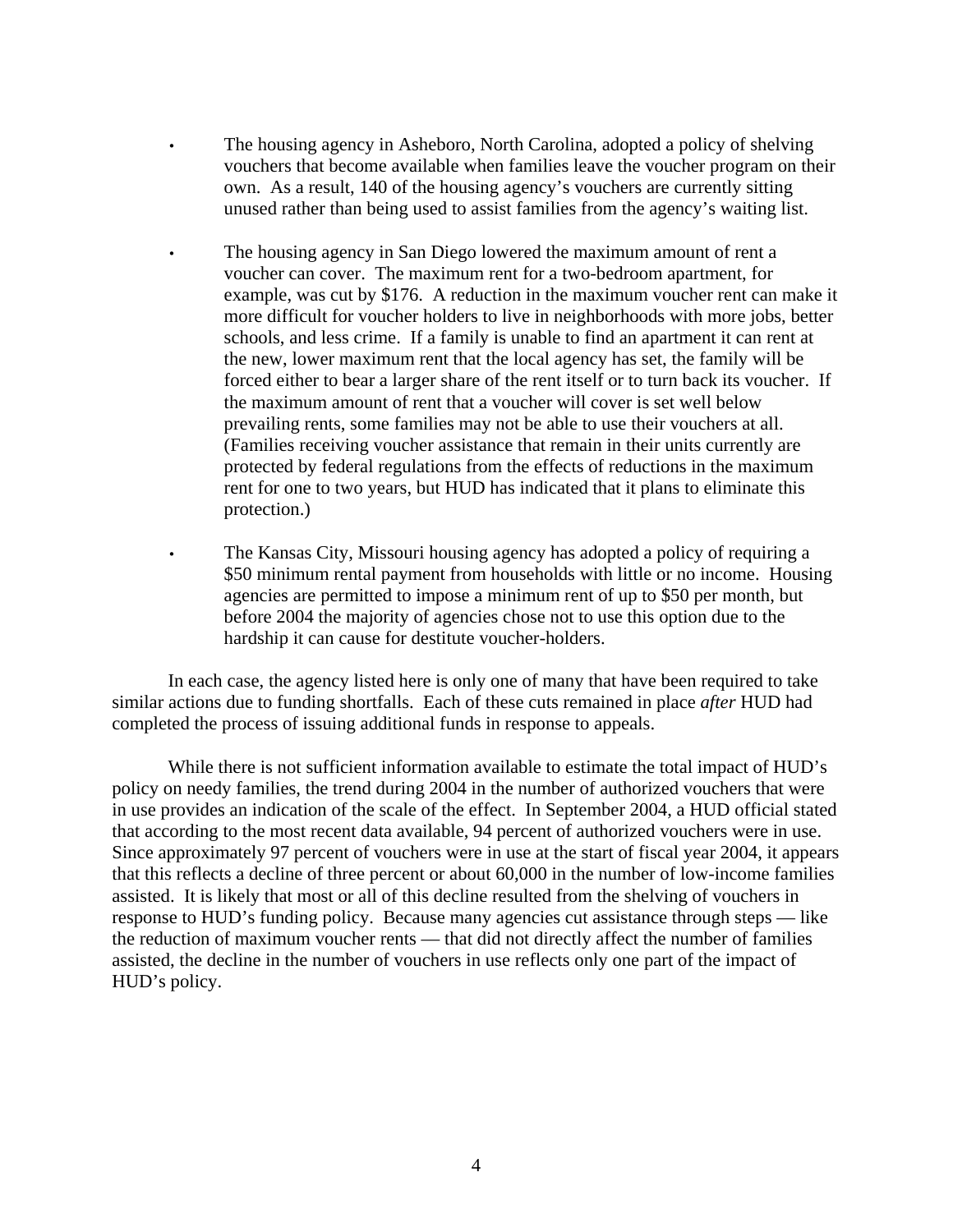#### **House Bill Would Allow HUD to Continue Harmful 2004 Funding Policy**

The House bill provides HUD broad discretion to decide how to distribute funds to state and local housing agencies. HUD could use this discretion to distribute funds in 2005 using almost exactly the same formula it used in 2004. As a result, there would be a very high risk that under the House bill, HUD would continue to overfund some agencies and underfund others, as it did in 2004, and that low-income families would consequently continue to face painful cuts. In addition, by perpetuating uncertainty about whether HUD will provide adequate funding to support all vouchers, a continuation of the 2004 funding policy could deter some landlords from renting apartments to voucher holders.

HUD would also have the option under the House bill to link funding levels much more closely to agencies' actual costs than it did in 2004, and thereby to reduce sharply the risk of shortfalls of the type that occurred under the 2004 formula. HUD's track record, however, gives little reason to believe that the Department would make this choice. HUD claims that the formula it used in 2004 was required by the 2004 Omnibus Appropriations Act, even though the text of that legislation does not support this claim and the two members of the Senate most closely involved in drafting that law's voucher funding provisions (Senators Kit Bond, R-MO, and Barbara Mikulski, D-MD) wrote HUD after the 2004 formula was established that the law permitted a funding system more closely linked to actual voucher costs. HUD moved away from funding based on actual costs in 2004 on its own volition, and it appears likely that under the discretion provided by the House bill, HUD would make a similar choice in 2005.

Indeed, there is a significant possibility that under the House bill, HUD would institute a new funding formula that would be even more arbitrary and deleterious than its 2004 policy. Of particular concern, while the 2004 appropriations act required HUD to provide increased funding to help cover the needs of housing agencies that put more of their allotted vouchers to use (though it did not require HUD to provide funds to cover increases in costs *per* voucher), the House bill for 2005 contains no such requirement. If HUD fails to provide added funding for agencies that raise the proportion of their vouchers that are in use, the assistance provided to low-income families under the voucher program would be reduced to an even greater extent than if HUD simply continued its 2004 funding policy.

### **Senate Bill Seeks Improvements to HUD's 2004 Policy**

The Senate bill, by contrast, contains provisions designed to address the most serious flaws in HUD's 2004 funding policy. The bill would continue to fund housing agencies based on the costs of vouchers in the preceding year plus an inflation adjustment, but it explicitly provides for additional adjustments to cover cost growth stemming from trends in family incomes and local utility costs. The bill also indicates that housing agencies should receive additional funding for higher rents if owners are able to demonstrate that the rents are in line with the local market. The bill does not, however, specify when or how HUD should make funding adjustments, and — especially in the case of the rent adjustment — there is a serious risk that HUD would establish a system that would result in few or no adjustments and thereby shortfund agencies just as it did this year.

In addition, the Senate bill contains a new cap on the amount of funding that agencies can receive to cover increases in the number of vouchers in use. Agencies generally would be able to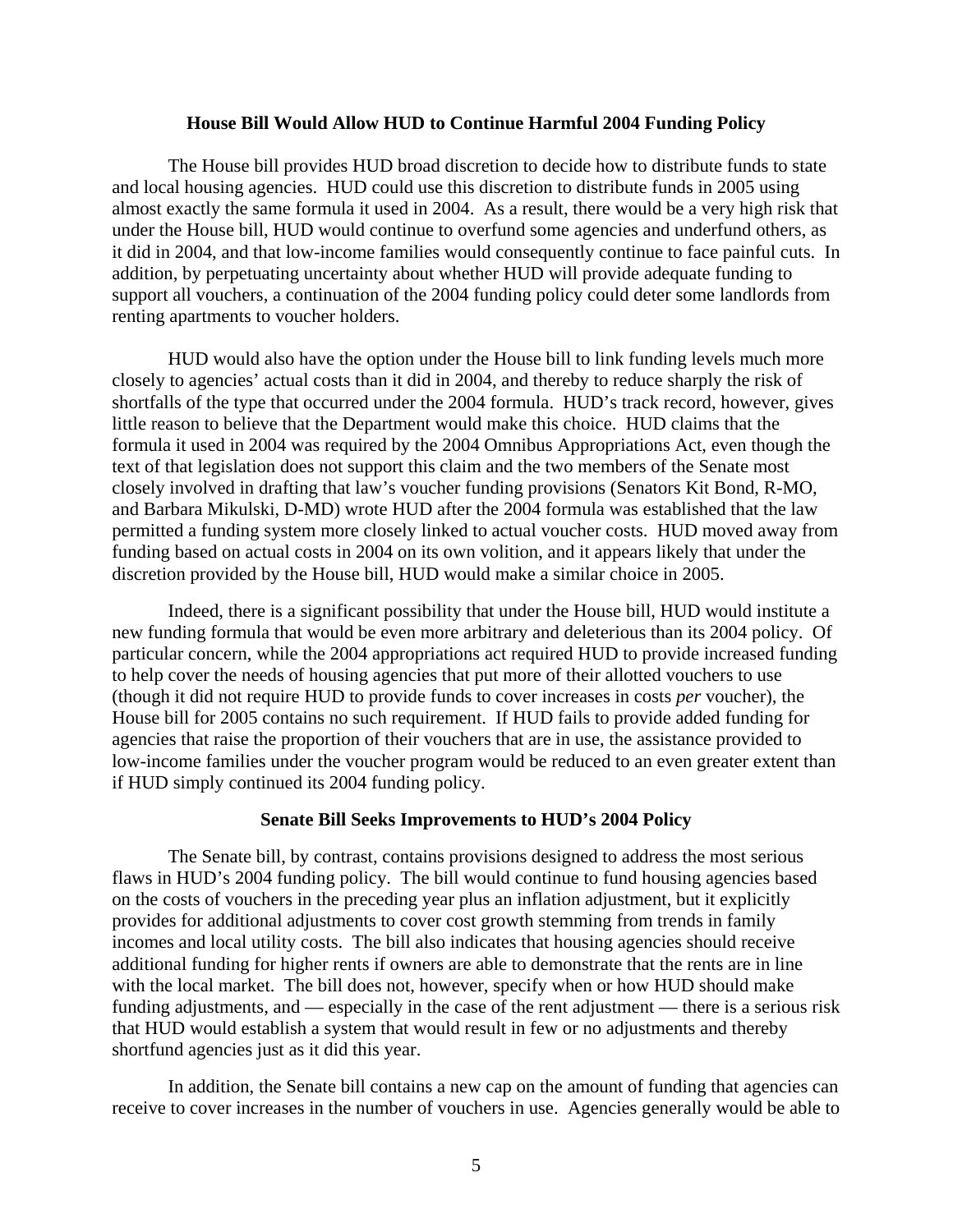obtain funding to cover an increase in the number of their vouchers in use by two percent above the number in use according to the data available in October 2004, but not for additional increases in utilization beyond two percent.<sup>2</sup> It is not unusual, however, for an agency to experience an increase or decrease in the number of its vouchers in use of greater than 2 percent during a twelve-month period. For example, from the last quarter of 2002 to the last quarter of 2003, 40 percent of the nation's housing agencies administering more than half of all vouchers raised the number of their allotted vouchers in use by more than two percent. The cap in the Senate bill is especially likely to harm small housing agencies, where the percentage of vouchers in use tends to be more volatile than at large agencies and a utilization increase of only a handful of vouchers in use could push the agency over the two percent cap.

It is quite possible that an unusually high number of housing agencies will see increases of more than two percent in the number of their vouchers in use in 2005, because, as noted above, many agencies that were shortfunded under HUD's 2004 funding policy temporarily "shelved" vouchers that became available when families left the program rather than reissuing the vouchers to new families on waiting lists. $3$  Such agencies could rapidly put these vouchers back to use once they are assured that they will receive adequate funding. The two percent cap in the Senate bill would artificially restrain this process, locking in place some of the cuts that occurred in 2004 and causing badly needed vouchers to continue to be left unused.

#### **Improvements to Senate Bill Could Reduce, Though Not Eliminate, Risk of Shortfalls**

The surest way to bring an end to the shortfalls that occurred in 2004 would be to reinstitute an approach like that used in 2003, when HUD provided funding to housing agencies based on their actual costs according to the most recent available data. It is highly unlikely that a system along the lines of that proposed by the Senate — which bases funding on older cost data but seeks to adjust those costs for a wider range of factors than HUD did in 2004 — could avoid

 $\overline{a}$ 

 $2^2$  The Senate bill provides funding for the renewal of existing vouchers through two funds: a main renewal fund and a "central fund." The main renewal fund could be used to support vouchers in use according to the data available to HUD on October 1, 2004, at an agency's average per-voucher cost according to the same data, and to cover certain increases in per-voucher costs after October 1. But the main renewal fund could not be used to cover increases in the number of vouchers in use after that date. The purposes of the central fund would include covering increases in the number of vouchers in use and per-voucher cost increases beyond those covered in the main renewal fund. (HUD could shift up to 15 percent of the appropriation set-aside in the renewal fund to the central fund, or vice versa.) The cap in the Senate bill requires that the amount of funding provided to a housing agency through the central fund should not exceed two percent of the amount provided through the initial renewal fund. If an agency had funds available in its program reserves, it could use those funds to cover additional utilization increases beyond the level allowed by the two-percent cap, but it appears that HUD would not be able to provide funds to these agencies to replenish their reserves; this would strongly discourage agencies from using reserves to go beyond the two-percent cap.

 $3$  In addition, some agencies that received adequate funding in 2004 shelved vouchers because HUD did not provide sufficiently clear and timely information to enable them to determine how much funding they would receive or because they feared that they would face funding cuts in the future.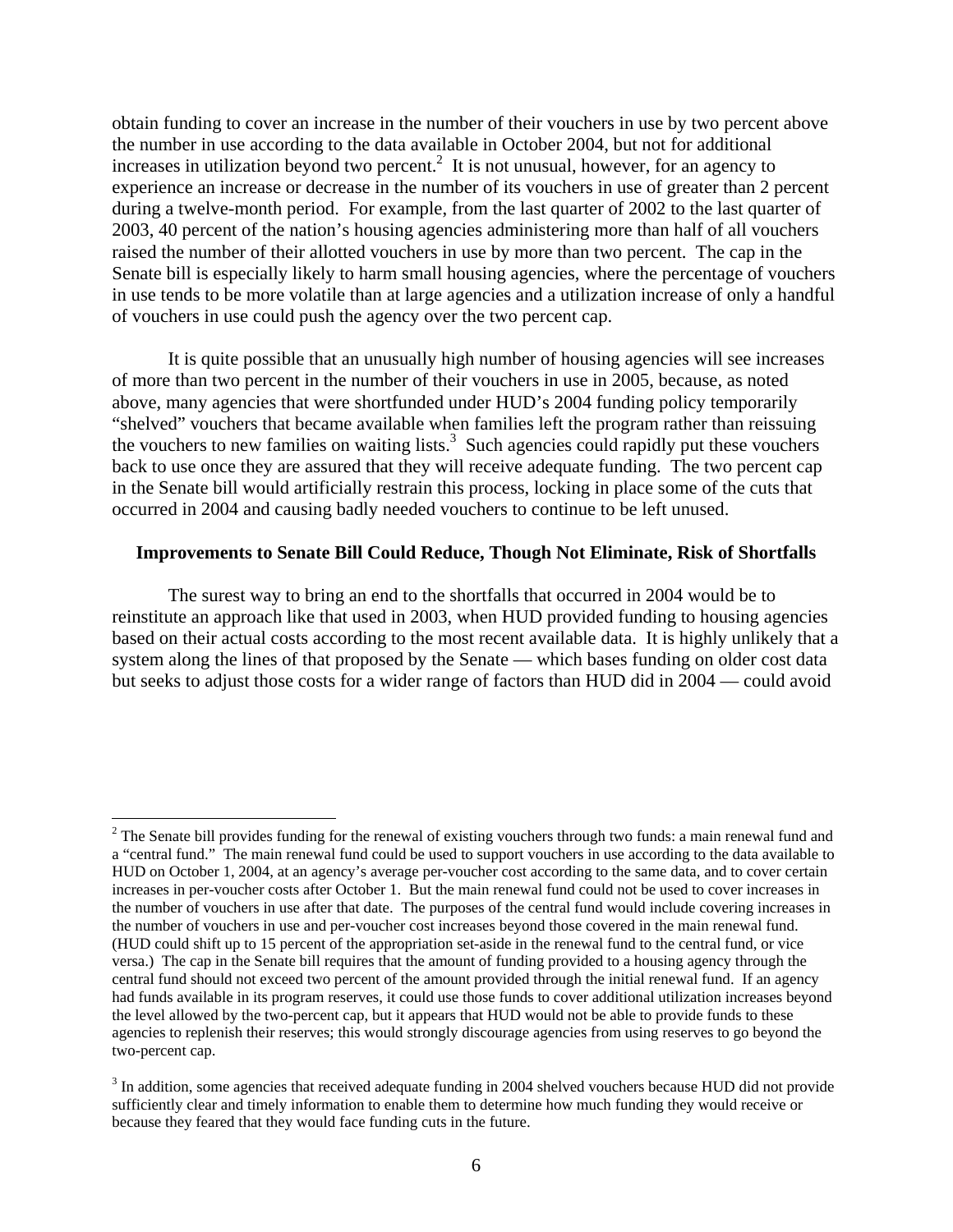# **"Dollar-Based" Funding is Not Needed to Control Voucher Costs**

During fiscal year 2004, HUD abandoned the traditional "market-based" approach of providing housing agencies with enough funding to cover the actual costs of their allotted vouchers, and instead instituted a "dollar-based" system in which agencies received a set dollar amount for each voucher in use based on the cost of their vouchers in the past plus a formula adjustment. Both the House and the Senate bills contain versions of a dollar-based system (although the Senate bill seeks to approximate more closely a market-based funding system), and both appropriations committees justified this approach by arguing that it was needed to contain costs under the voucher program.

 But a dollar-based system is not needed to control voucher costs. The voucher program's rules contain strict cost-control requirements that block unnecessary spending under a market-based approach. Each agency has a limited allotment of vouchers, and it cannot obtain funds to issue vouchers beyond that allotment. In addition, the maximum amount of rent that a voucher can cover is set based on a "Fair Market Rent" that HUD establishes for more than 2,000 local housing markets.

Moreover, state and local housing agencies are required not only to enforce this overall rent cap, but also to compare the rent of every apartment to be occupied by a voucher-holder to rents for similar unsubsidized apartments in similar locations, and to refuse payment for rents that are out of line with the local market. The only HUD study examining implementation of this "rent reasonableness" rule found that the requirement was generally followed and that average voucher rents were on average \$95 per month *below* rents for similar unsubsidized units.

Costs in the Section 8 program (which includes both the voucher program and a separate "project-based" housing assistance program) rose rapidly in recent years — including an increase of 13.2 percent during fiscal year 2003 — but this increase largely reflected two factors:

- The average cost of vouchers increased because of the growing gap between rents, which rose due to a hot housing market, and the incomes of voucher holders, which stagnated or fell during the recent economic downturn; and
- The number of vouchers requiring funding grew because Congress authorized a substantial number of new vouchers from 1999 to 2002.

 Because these were temporary factors, many analysts expected that growth in Section 8 costs would slow as the housing market cooled, the economy recovered, and the newly authorized vouchers worked their way into the system. And this is exactly what has happened. In fiscal year 2004, Section 8 spending rose by 6.7 percent, about half of the rate in 2003. This decline was well underway *before*  HUD put a dollar-based funding system in place in April 2004, and continued through the remainder of the year. Moreover, the Congressional Budget Office (which predicted the 2004 decline in spending growth almost exactly) expects that total Section 8 spending will continue to level off and will grow *by only 1.8 percent — roughly the rate of inflation — in fiscal year 2005.*

shortfalls as effectively as an actual-cost-based system. This is the case because voucher costs are driven by a wide range of highly unpredictable factors, ranging from local rent and utility costs to household incomes, household sizes, and neighborhood choices of voucher holders. No formula-based funding adjustment will be able to reflect accurately the funding needs of each of the nation's more than 2,500 housing agencies.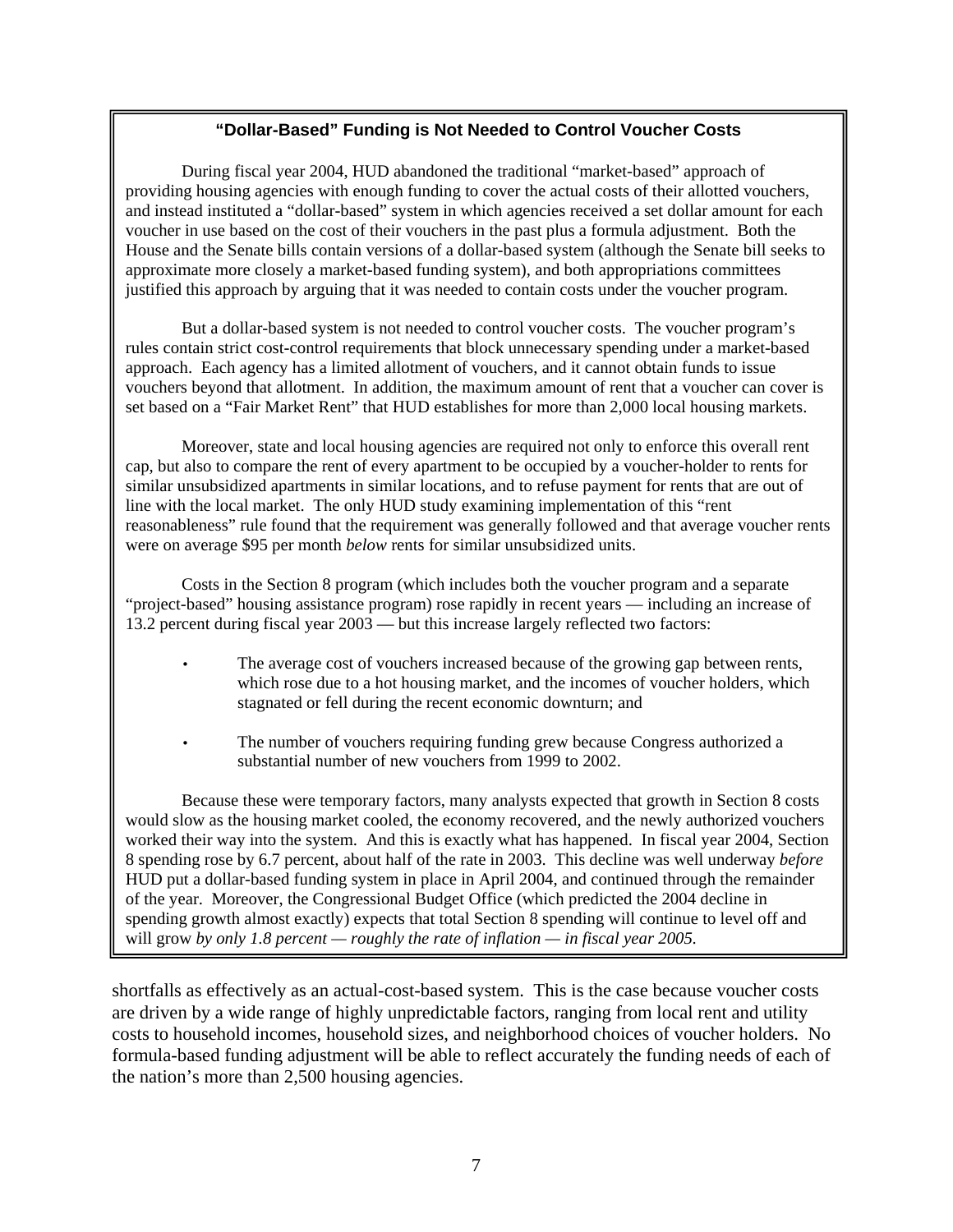The Senate's efforts to address the problems in the 2004 system are, however, an important step forward. If Congress decides not to reinstate actual-cost funding in 2005, the Senate bill offers a strong platform that could be used as a basis for a more effective formulabased system. Two key improvements are essential if the Senate bill is to achieve this purpose:

- **The language providing for funding adjustments to October 2004 costs should be broadened and clarified.** The bill should require HUD to make funding adjustments as soon as possible — based on voucher cost and utilization data that housing agencies already submit each quarter — rather than waiting for an appeals process late in the year. HUD also should be instructed to allow housing agencies rather than owners to submit any paperwork needed to show that rents that cause voucher-cost increases are reasonable in the context of the local market. In addition, the bill should require that HUD take all reasonable causes of cost increases into account when adjusting funding. For example, the bill should make clear that HUD must provide funding to cover cost increases stemming from decisions by voucher families to move to modest housing in neighborhoods or communities with higher rents.<sup>4</sup>
- **The two percent cap on utilization-related funding increases should be removed.** If Congress is unwilling to remove this cap entirely, it should apply it to utilization in the program as a whole (which is far less likely to grow by more than two percent) rather than to individual housing agencies, or at least allow HUD to adjust the cap for individual agencies that use more vouchers, if funds are available.

#### **Housing Agency Contingency Funds**

 $\overline{a}$ 

Each state and local housing agency has access to a contingency fund, referred to as a "program reserve," that it may use when it needs additional funds beyond the amount provided by HUD to cover the costs of its vouchers. Even when HUD provided funding to cover the actual costs of all vouchers, program reserves played a vital role by enabling agencies to temporarily cover costs (such as those resulting from rapid increases in local rents) that would later be reimbursed by HUD. In 2004, reserves became an indispensable tool to enable agencies to make up for — or at least reduce the magnitude of — shortfalls stemming from HUD's new funding formula.

Until 2003, HUD replenished each agency's reserve to a level equal to one month's worth of the agency's voucher program budget at the start of the fiscal year, and under some circumstances, HUD restored funds that were used during the course of the year as well. In 2003 and 2004, however, HUD replenished the program reserves of some agencies but not others, with no consistently applied rationale for determining which reserves were restored. Due to this haphazard replenishment policy and the heightened demand placed on reserve funds under

<sup>&</sup>lt;sup>4</sup> Under policies put in place under the Reagan Administration, families have a right to move with a voucher to any community in the U.S. that has a voucher program. This policy is central to the choice-based nature of the housing voucher program.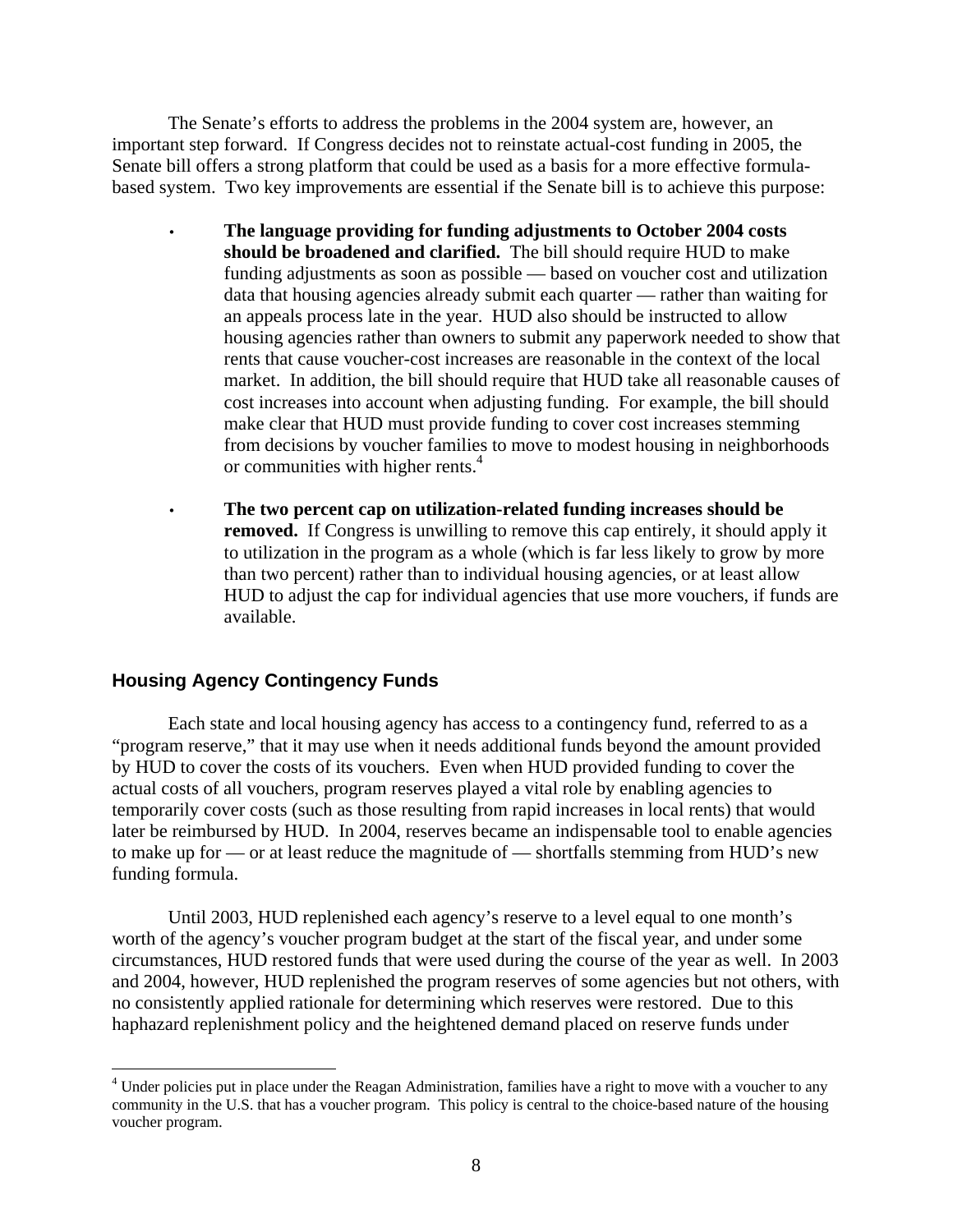HUD's 2004 funding policy, many housing agencies will enter 2005 with reserves that are deeply depleted.

The House bill would reduce the size of all agency program reserves to one week's worth — that is, to  $1/52$  — of an agency's budget. Such a small reserve fund would provide agencies with only an extremely limited capacity to make up for funding shortfalls. If such a sharp reduction in reserve levels had been carried out at the start of 2004, the cuts in housing assistance resulting from HUD's funding policy would have been far more severe. Furthermore, 1/52 of an agency's budget would be only the maximum amount of money in an agency's program reserve. The House bill places no obligation on HUD to replenish reserves even to this minuscule level, so many agencies could continue to see their reserves dwindle toward zero.

The Senate bill does not require HUD to reduce program reserves in the manner the House bill does. At the same time, however, neither does it require HUD to replenish agency reserves, even if it turns out that there are voucher funds available beyond those needed to cover current voucher costs. Indeed, the bill does not make clear that HUD is even *permitted* to replenish reserves that are used to cover increases in average voucher costs. (The bill does clearly allow HUD to replenish reserves used to cover increases in the number of an agency's vouchers that are in use.) It is important that Congress require HUD to replenish reserves to the full level of one month's worth of an agency's budget, if funds are available. This issue will take on particular significance if the final appropriations law allows continued shortfalls to occur by letting HUD fund vouchers at a level other than their actual costs.

#### **Voucher Administrative Funding**

 The Senate bill would provide \$1.26 billion to local housing agencies to cover the costs of administering housing vouchers, raising the 2004 level of \$1.23 billion by approximately the amount needed to compensate for inflation. The House bill, in contrast, would cut administrative funding to \$1.18 billion, \$50 million below the level provided in 2004. The 2004 funding level, which resulted in administrative funding cuts of six percent below the 2003 level, has been inadequate to provide many agencies with sufficient funds to administer their voucher programs.

Of equal significance, the Senate bill would restore a formula for setting individual agencies' administrative funding levels that was used in fiscal year 2003 and before. This formula adjusted administrative funding based on a number of factors that influence an agency's administrative costs, such as the number of the agency's vouchers that are in use. In 2004, Congress required HUD to distribute 96 percent of the total administrative funds pro-rata, based on the amount of administrative funding the agency received in 2003. HUD was permitted to distribute the remaining 4 percent of the funds at its discretion. The House bill would retain the pro-rata distribution method used in 2004, but would eliminate the small discretionary funding amount.

It is likely that the rigid distribution formula established by the House bill, together with the low overall administrative funding level in that bill, would leave many housing agencies with substantially less funding than they need to administer their programs effectively. Agencies may have difficulty carrying out functions needed to ensure that voucher funds are expended